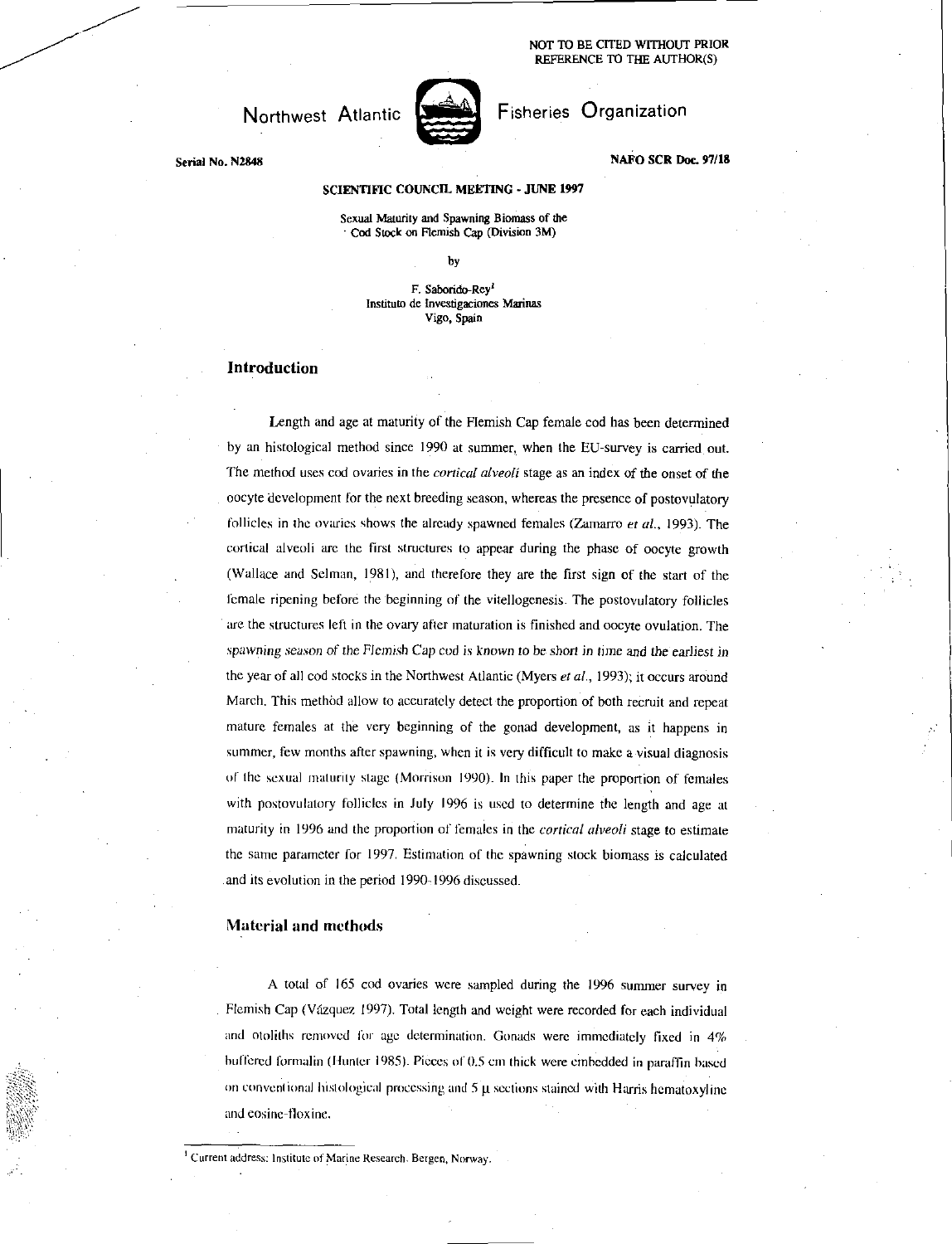Different stages were identified in the sections according to the classification of West (1990) and Morrison (1990). Immature females were identified since 100% of the oocytes were in the circumnuclear ring stage; instead, mature females had oocytes in cortical alveoli (CA), vitellogenesis, postovulatory follicles (POF) or degenerating (atresic) oocytes. Recruit mature females were identified since they have no postspawning structures such as POF or atresic oocytes. Recent postspawning stage is identified by the presence of postovulatory follicles and atresic oocytes, without any oocyte in the *cortical alveoli* or any further stage of development.

- 2 -

The proportion of mature females by size and age was adjusted to a logistic

function as described by Ashton (1972):  
\n
$$
\hat{P} = \frac{e^{\alpha + \beta L}}{1 + e^{\alpha + \beta L}} \qquad (1)
$$

and the logaritmic transformation:

$$
\ln \frac{\hat{P}}{1 - \hat{P}} = \alpha + \beta L \tag{2}
$$

where

 $\hat{P}$  = predicted mature proportion

 $\alpha$  and  $\beta$  are the coefficients of the logistic equation

L is the length (or age).

Statistica for Windows 5.0 (StatSoft, Inc., 1995) was used to calculate the predicted values and the coefficients.

The size and age at maturity could be estimated as minus the coefficients ratio  $(-\alpha)$ (b) by substituting  $\hat{P} = 0.5$  in equation 2.

Two maturity curves were generated: one using CA as the index of the onset of ripening for 1997, and another one using the presence of POF as a guide for spawned females in summer 1996.

Spawning biomass were estimated from 1990 to 1996 using data from EU surveys (Vazquez *et al.,* 1995; Vazquez, 1996 and Vazquez, 1997). A 50 % sex ratio was assumed. The 1992 maturity ogives were used to estimate 1990 and 1991 spawning stock.

#### Results

Tables I and 2 show the number of mature and immature females sampled by length and age respectively. A 56 % of the females sampled were mature, while 44 % were immature. The frequencies of females with *cortical alveoli* and postovulatory follicles stage by length intervals and age are presented in tables 3 and 4 respectively. All the ovaries of mature females sampled had oocytes in the CA stage. There were no females in recent postspawning stage, since oocytes in CA were already present in all the ovaries with POF or atresic oocytes in July 1996. A total of 66 of the sampled female had spawned in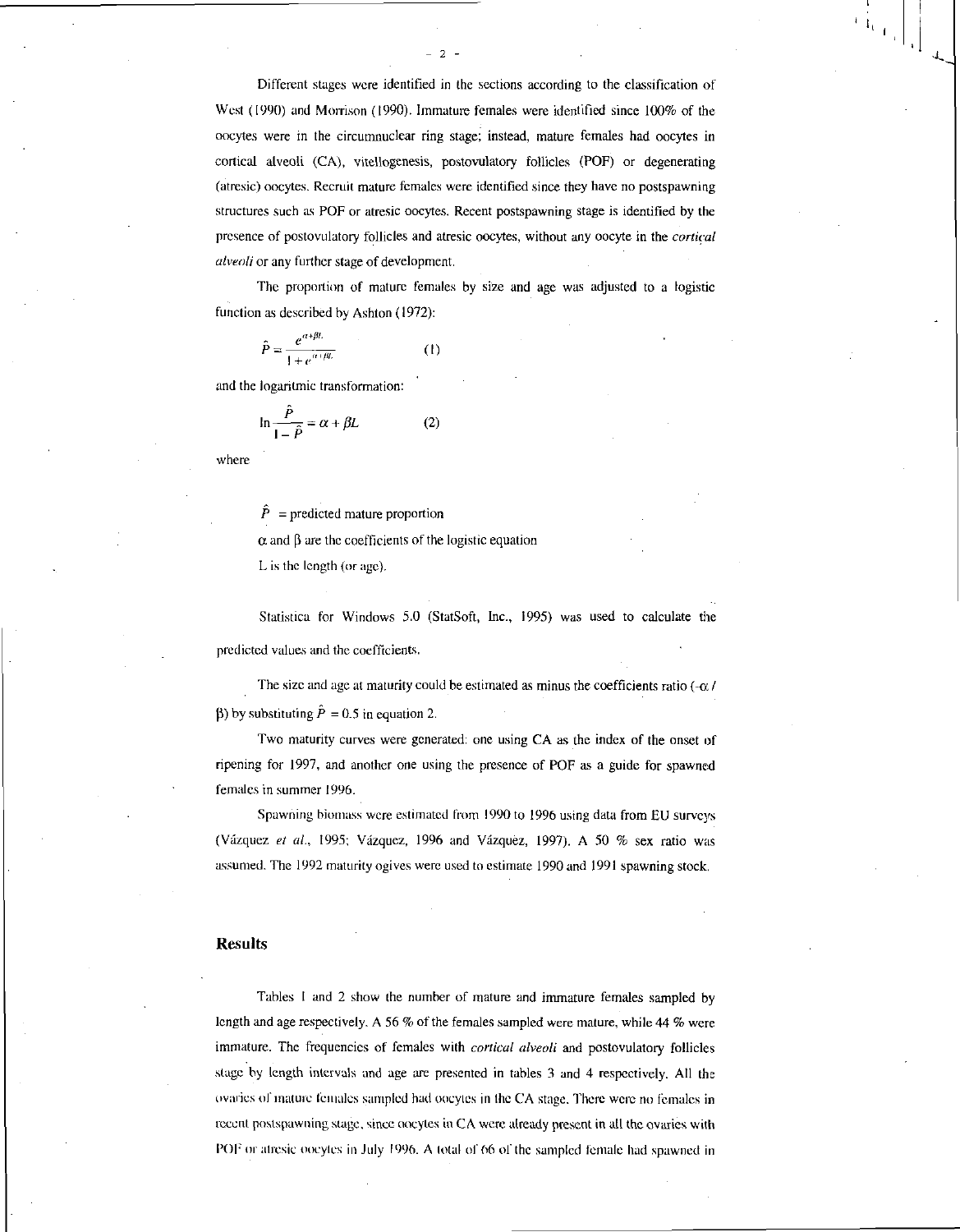1996, as indicated by the presence of POF and atresic oocytes in the ovary. The proportion of females with this kind of postspawning structures increases with length and age and gets 100  $%$  of females larger than 54 cm (age 5 +). As it occurred in the two previous years, the number of females with oocytes in the vitellogenic stage was very low in summer (only 3 individuals).

 $-3' -$ 

The maturity curves obtained by length and by age are shown in Figures I and 2 respectively. Each figure includes two curves: one corresponding to the spawners in 1996, using the frequencies of POF to identify mature females, and the other corresponding to the next year spawners, identified by the presence of CA. Length and age at 50% maturity obtained from the CA curves is 41.17 cm and 3.1 years respectively (Table 5). The same parameters obtained from POF frequencies are 45.86 cm and 3.9 years respectively. Like in 1994 and 1995, there is a difference of less than one year between the two estimates of the *age at maturity,* what is an unusual situation compared with the results of 1990-93 period (Table 5). A decrease in both the age and the length at maturity was observed from 1990 to 1995. In 1996 length at maturity increased slightly although age at maturity remained stable.

Figure 3 shows several female biomass estimates (total, 4+ and spawning biomass) for the period 1990-1996. Total biomass decreased from about 25,000 tons in 1990 to about 4,000 tons in 1996. The total biomass rise in 1993 was due to the strong 1991 yearclass (53% and 68 % of the biomass in 1993 and 1994 respectively). The 1991 year-class biomass was reduced from about 15,000 tons in 1994 to about 1,700 tons in 1995. Spawning biomass (estimated from both CA and POF) followed a similar pattern, thus CA spawning biomass decreased from about 19,500 tons in 1990 to about 3,000 tons in 1992, increasing to about 8,500 tons in 1994 due to the documented reduction of age at maturity. The CA spawning bioniass was about 2,500 tons in 1996. The difference between the spawning biomass estimated from CA and POP is the biomass of recruit females. The percentage of recruit females decreased from 35% in 1990 to 23% in 1996. Figure 3 also shows the percentage in numbers of mature female of age 4 or younger. In 1990 38 % of mature female were 4 or younger years old, but in 1994 the 97% of mature female belonged to those age-classes. This proportion was reduced to 52 % in 1996 due to the progress of 1991 year-class (still the most abundant).

#### **Discussion**

The age at maturity in 1996 obtained using POF is 3.9 years, the same as in 1994 and in 1995 (Junqucra and Saborido-Rey, 1996). The same parameter obtained from CA, that is the age at maturity for the next year spawners, shows a slight reduction from 3.4 years in 1994 to 3.1 years in 1996 at the same level as in 1995. However, the decreasing trend in the length at maturity already noted in 1994, and very pronounced in 1995 shows a slight increase in 1996. The fact of the former great reduction in the length at maturity while the age at maturity remain almost invariant was explained by changes in the growth *parameters* of the stock as well as the reproductive ones (Junquera and Saborido-Rey, 1996). In 1995, the 75 % of mature females (calculated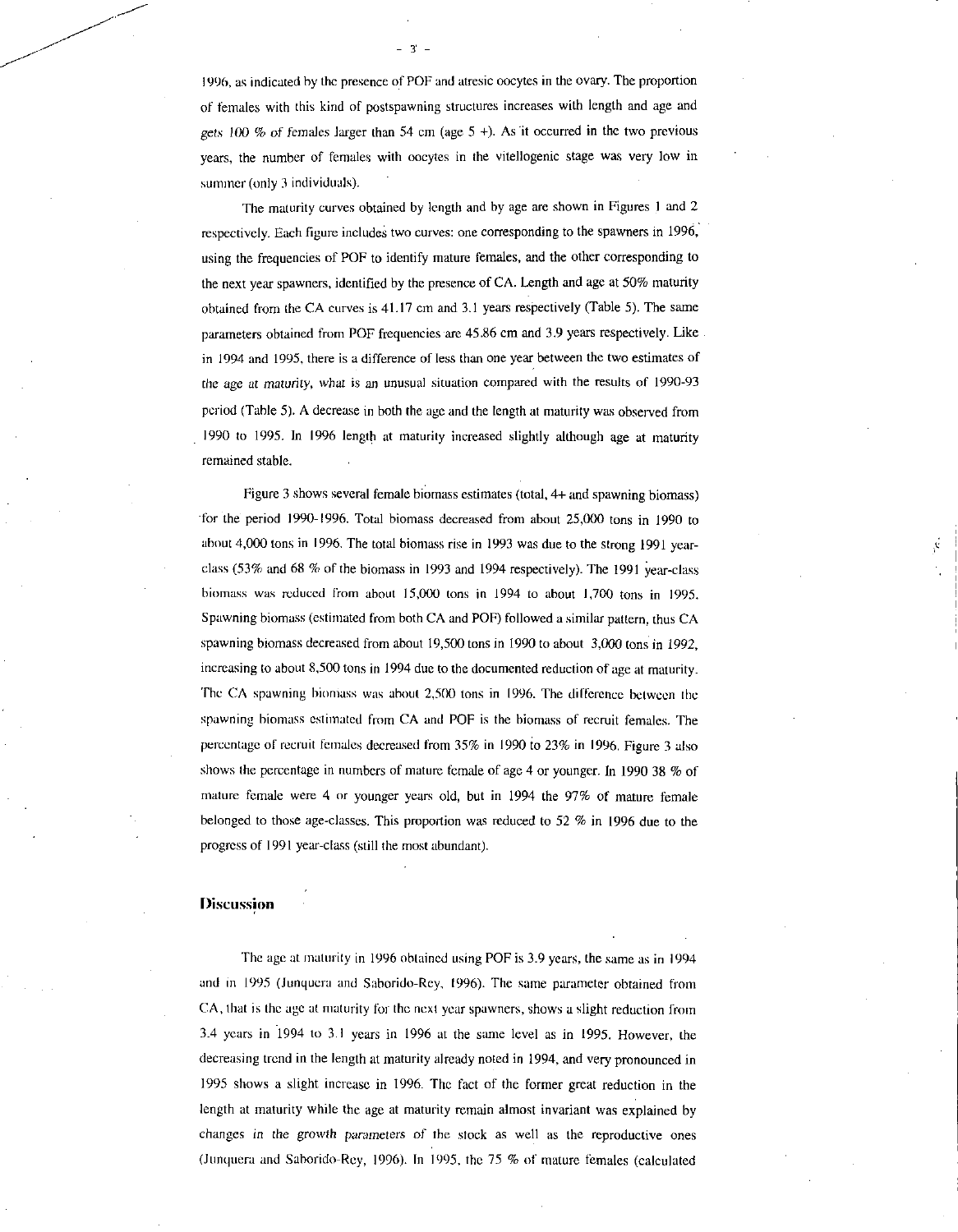using CA as well POF) belonged to strong 1991 year-class (age 4); This year-class was still dominant in 1996, at age 5, but its contribution to total amount of mature female decreased (43 % using CA and slightly to 70 % using POF). However, age at maturity didn't changed substantially in the last three years. It seems that 1991 year-class had a density-dependence growth, with a slow growth until 1995 and a faster growth last year after the sharp decrease due to the heavy fishery on such year-class (Vázquez et al., *1995).* 

Junquera and Saborido-Rey (1996) reported that the maturity curve in 1995 based on POP had a knife edge shape, i.e. almost all the females 'became mature between the ages 3 (0 % spawned in July 1995) and 4 (80 % spawned). All females were mature at age 5. As these authors stated, it is likely that the age at maturity of female cod was fixed around age 3 in recent years. This age apparently determines a biological limit for the onset of the maturation process in this species, as it suddenly begin there, without presence of any mature female at earlier ages, and from the next age group  $(4 +)$ virtually all the females already are mature. The 1996 data confirms this hypothesis since age at maturity was similar than in 1995. However, a small amount of age 3 females spawned in 1996 (4.1 %) and the proportion of spawned females at age 4 decreased (54.5 %). Since the maturation depends more of size than age, it can be explained once again for a relative faster growth of the 1993 year-class (age 3 in 1996).

A possible effect of the abundance decrease of the Flemish Cap cod stock, particularly of the largest individuals, on the reduction of the age at maturity during the period analysed, has already he pointed (Saborido-Rey and Junquera, 1995). The biomass of age 4+ reduced sharply in 1991, but the recruitment (particularly 1990 and 1991 year-classes) keeps the female stock at the same level until 1995. The rejuvenation of the female stock in 1993 and the decrease of the age at maturity produced that the most of the mature females were age 4 or younger (97 %) in 1994, for example. It is difficult to evaluate the implications of this shift in the spawning stock. Although the spawning biomass increases in 1994 at the same level as in 1991 (after a reduction in 1992 and 1993) the 1994 year-class has been the poorest of the period. It can be explained by several reasons, i.e. environmental factors, as well the rejuvenation of the spawning biomass: it has been reported (Kjesbu *et al.,* 1995) that the youngest females have the lowest fecundity, the smallest eggs and the shortest spawning period. Anyway. the high pressure of the fishery on the 1991 year class in the last three years have not permit rebuild the stock and now the spawning stock is at the lowest level in the period analysed and still with a high proportion of young females.

- 4 -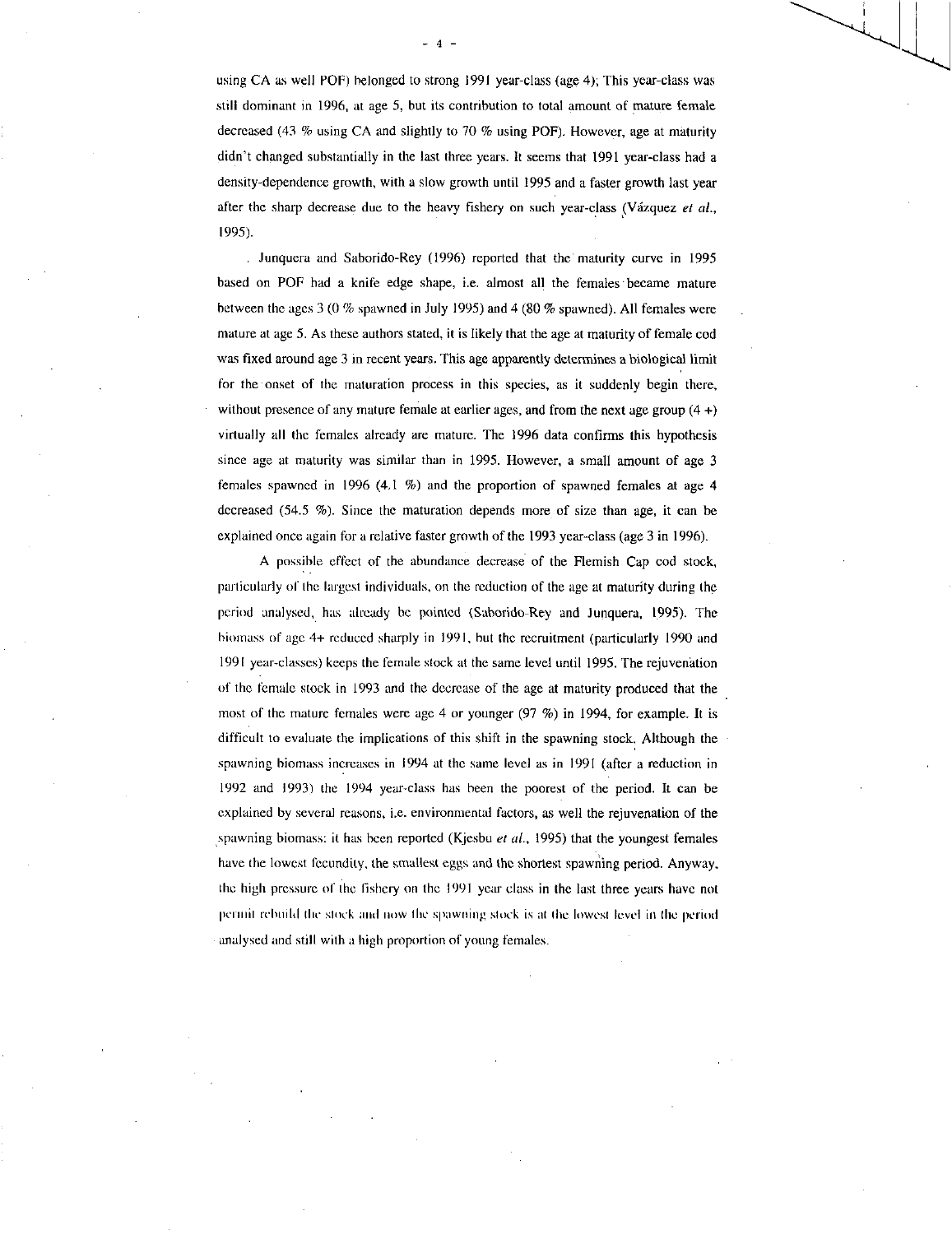# References

Hunter, J. R. (1985) Preservation of Northern Anchovy in formaldehyde solution. En: *An egg production method for estimating spawning biomass of pelagic fish: application to the Northern Anchovy, Engraulis mordax.* (Ed. R. Lasker): 63-65. U.S. Dept. Comer. NOAA Tech. Rep. NMFS 36.

Junquera and Saborido-Rey, 1996. Histological assessment of sexual maturity of the Flemish Cap cod in 1995. NAFO Sci. Coun. Studies, 27: 63-67.

Kjesbu, 0. S., Klungsoyr, J., Kryvi, H, Witthames, P.R., and Greer Walker, M. (1991) Fecundity, atresia, and egg size of captive Atlantic cod *(Gadus morhua)* in relation to proximate body composition. Canadian Journal of Fisheries and Aquatic Sciences, 48: 2333-2343.

Morrison, C. M. (1990) Histology of the Atlantic Cod, *Gadus morhua:* an atlas. Part three: reproductive tract. *Can. Spec. Publ. Fish. Aquat. Sci., 110,* 177 pp.

Myers, R. A., G. Mertz and C. A. Bishop (1993) Cod spawning in relation to physical and biological cycles of the northern Northwest Atlantic. *Fish. Oceanogr.* 2: 3/4: 154-165.

Saborido-Rey F. and S. Junquera (1995) Sexual maturity of cod *(Gadus morhua)* in Flemish Cap (Div 3M). *NAFO SCR Doc. 95/30.* 

StatSoft, Inc. 1995. STATISTICA for Windows [Computer program manual]. Tulsa, OK.

Vazquez, A. (1996) Results from bottom trawl survey of Flemish Cap in July 1995. *NAFO SCR Doc.96/54.* 

Vazquez, A. (1997) Results from bottom trawl survey of Flemish Cap in July 1996. *NAFO SCR Doc.,* 

Vazquez, A., A. Avila de Melo, E. de Cardenas and R. Alpoim (1995). An assessment of the cod stock in NAFO Division 3M. *NAFO SCR Doc.95/73.* 

Wallace, R. A. and K. Selman (1981) Cellular and dynamic aspects of oocytes growth in teleost. *Amer. Zool.*  21, 325-343.

West, G. (1990) Methods of assessing ovarian development in fishes: a review. *Austr. J. Mar. Fresh. Res.*, 41 (2): 199-222.

Zamarro, J., S. Cervifio and M. Gonzalez (1993) Identification of female cod *(Gadus morhua)* from Flemish Cap (Northwest Atlantic) *at* the *beginning* of ripening. *NAFO SCR Doc.,* 25.

Ashton, W. D. (1972) *The logit transformation with special reference to its uses in bioassay.* Hafner Publishing Co., Inc., New York, 88 pp.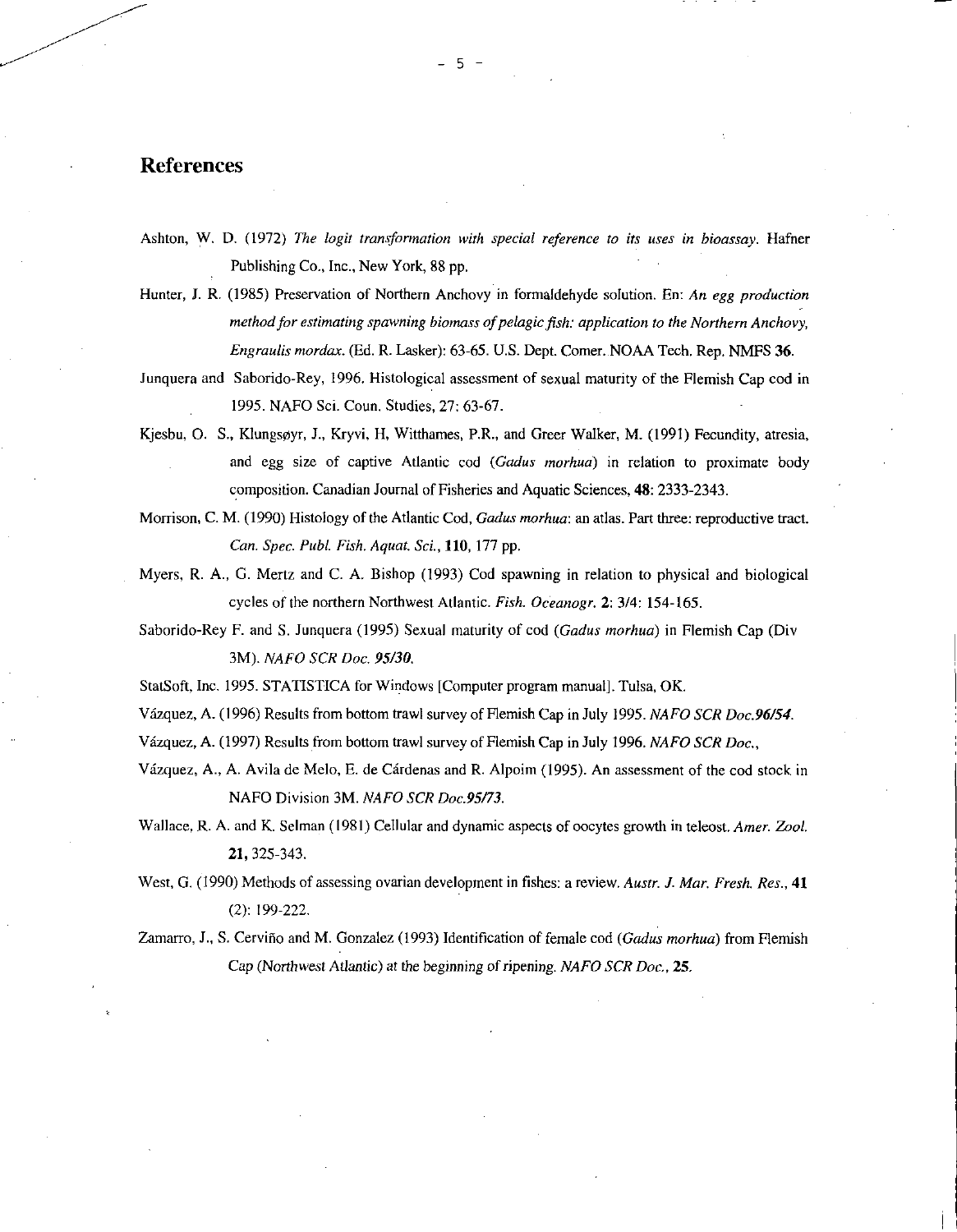| Length    | Immature                 | Mature | Total | %     |
|-----------|--------------------------|--------|-------|-------|
| $<$ 30    | 6                        | 0      | 6     | 0     |
| $30 - 32$ | 12                       | 0      | 12    | 0     |
| $33 - 35$ | 15                       | 2      | 17    | 11.8  |
| $36 - 38$ | 16                       | 3      | 20    | 15    |
| $39 - 41$ | 7                        | 8      | 24    | 33.3  |
| 42 - 44   | $\overline{\phantom{0}}$ | 11     | 18    | 61. I |
| $45 - 47$ | 0                        | 9      | 9     | 100   |
| $48 - 50$ | 0                        | 8      | 8     | 100   |
| $51 - 53$ | 0                        | 12     | 12    | 100   |
| $54 - 56$ | 0                        | 14     | 14    | 100   |
| $57 - 59$ | Ω                        | 10     | 10    | 100   |
| $60 - 62$ | 0                        | 7      | 7     | 100   |
| $63 - 65$ | 0                        | 4      | 4     | 100   |
| 66 - 71   | 0                        | 3      | 3     | 100   |
| $\geq$ 72 | 0                        |        |       | 100   |
| Total     | 73                       | 92     | 165   | 55.75 |
|           |                          |        |       |       |

Table 1.- Number of adult and immature females by length sampled in Flemish Cap in summer 1996.

Table 2.- Number of adult and immature female cod by age sampled in Flemish Cap in summer 1996.

| Age   | Immature | Mature | Total | $\%$  |
|-------|----------|--------|-------|-------|
|       | 24       |        | 24    | Ω     |
| 3     | 50       | 23     | 73    | 31.5  |
|       |          | 11     | 11    | 100   |
|       |          | 49     | 49    | 100   |
| 6     |          |        |       | 100   |
|       |          |        |       | 100   |
| Total |          |        | 165   | 55.75 |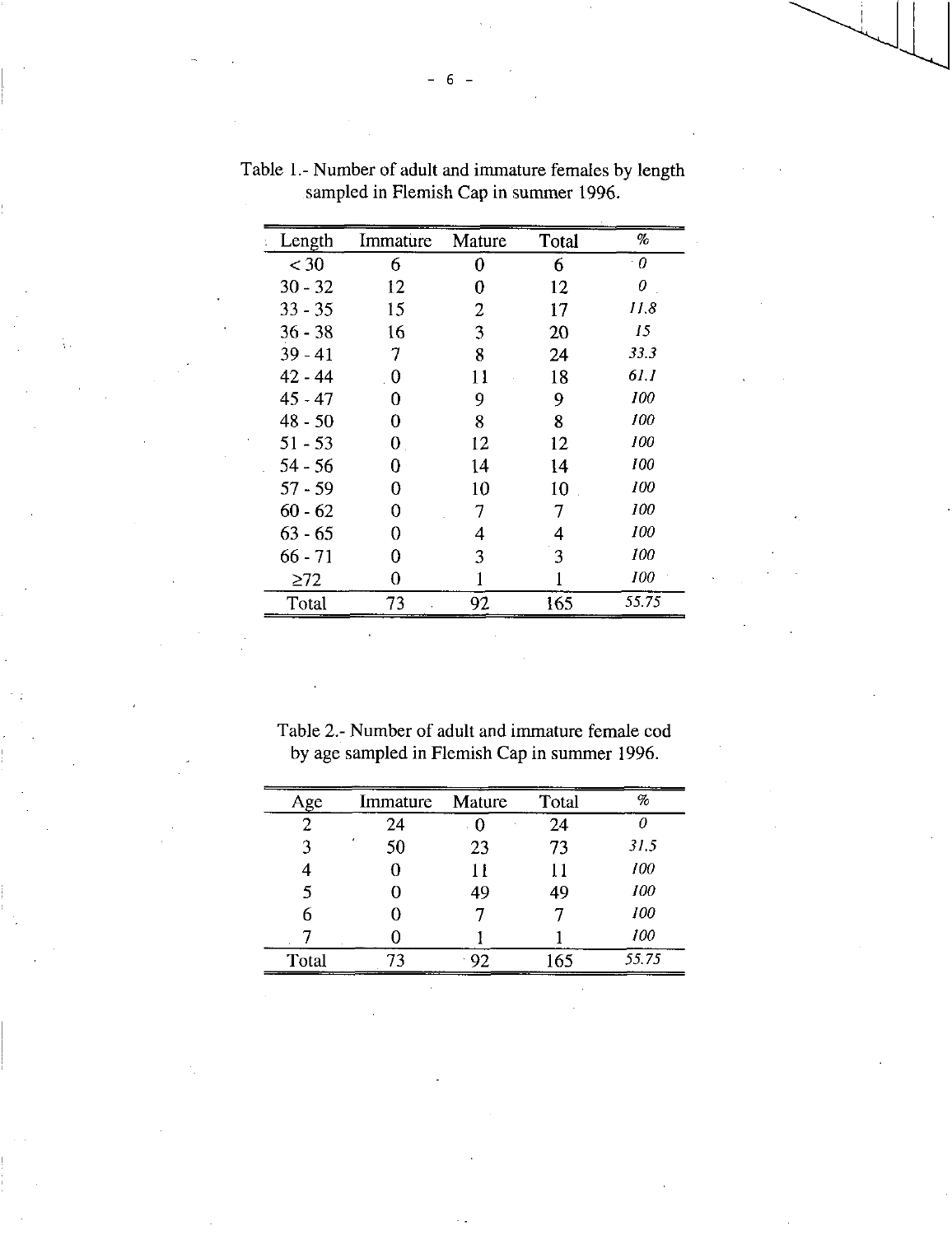|            |     | AC    | POF            |      |       |
|------------|-----|-------|----------------|------|-------|
| Length     | no. | $\%$  | no.            | %    | Total |
| $<$ 30     | 0   | 0     | 0              | 0    | 6     |
| $30 - 32$  | 0   | 0     | 0              | 0    | 12    |
| $33 - 35$  | 1   | 5.9   | 0              | 0    | 17    |
| $36 - 38$  | 3   | 15    |                | 5    | 20    |
| $39 - 41$  | 8   | 33.3  | 0              | 0    | 24    |
| $-42 - 44$ | 11  | 61. I | $\overline{2}$ | 11.1 | 18    |
| $45 - 47$  | 9   | 100   | 5              | 55.6 | 9     |
| $48 - 50$  | 8   | 100   | 8              | 100  | 8     |
| $51 - 53$  | 12  | 100   | 11             | 91.7 | 12    |
| $54 - 56$  | 14  | 100   | 14             | 100  | 14    |
| $57 - 59$  | 10  | 100   | 10             | 100  | 10    |
| $60 - 62$  | 7   | 100   | 7              | 100  | 7     |
| $63 - 65$  | 4   | 100   | 4              | 100  | 4     |
| $66 - 71$  | 3   | 100   | 3              | 100  | 3     |
| $\geq 72$  |     | 100   |                | 100  |       |
| Total      | 91  |       | 66             |      | 165   |

Table 3.- Number of females with ovaries in the *cortical alveoli* stage (CA) and postovulatory follicles (POP) stage by length sampled in summer 1996.

> Table 4.- Number of females with ovaries in the *cortical alveoli* stage (CA) and postovulatory follicles (POF) stage by age, sampled in summer 1996.

्री

|                |     | AC   | POF |      | Total |
|----------------|-----|------|-----|------|-------|
| Age            | no. | $\%$ | no. | $\%$ |       |
| $\overline{2}$ |     | Ω.   |     | Ω    | 24    |
| 3              | 23  | 31.5 | 3   | 4. I | 73    |
| 4              | 11  | 100  | 6   | 54.5 | 11    |
| 5              | 49  | 100  | 49  | 100  | 49    |
| 6              |     | 100  |     | 100  |       |
|                |     | 100  |     | 100  |       |
| Total          | 91  |      | 66  |      | 165   |

Table 5.- Age and length at 50 % maturity of female cod obtained from the maturity curves based on postovulatory follicles (POP) and cortical alveoli (CA) frequencies, from July 1992 to July 1996. Figures from 1992 to 1995 were recalculated (Saborido-Rey and Junquera, 1997. Unpublished data). 1990 data from Zamarro *et al.* (1992).

|      | Length |       |      | Age  |  |
|------|--------|-------|------|------|--|
|      | AС     | POF   | AC   | YE@F |  |
| 1990 | 61     |       | 3.80 | 5.60 |  |
| 1992 | 51.69  | 59.38 | 3.76 | 5.02 |  |
| 1993 | 48.02  | 57.53 | 3.35 | 4.48 |  |
| 1994 | 47.39  | 51.23 | 3.44 | 3.82 |  |
| 1995 | 39.07  | 42.65 | 3.18 | 3.75 |  |
| 1996 | 41.17  | 45.86 | 3.09 | 3.85 |  |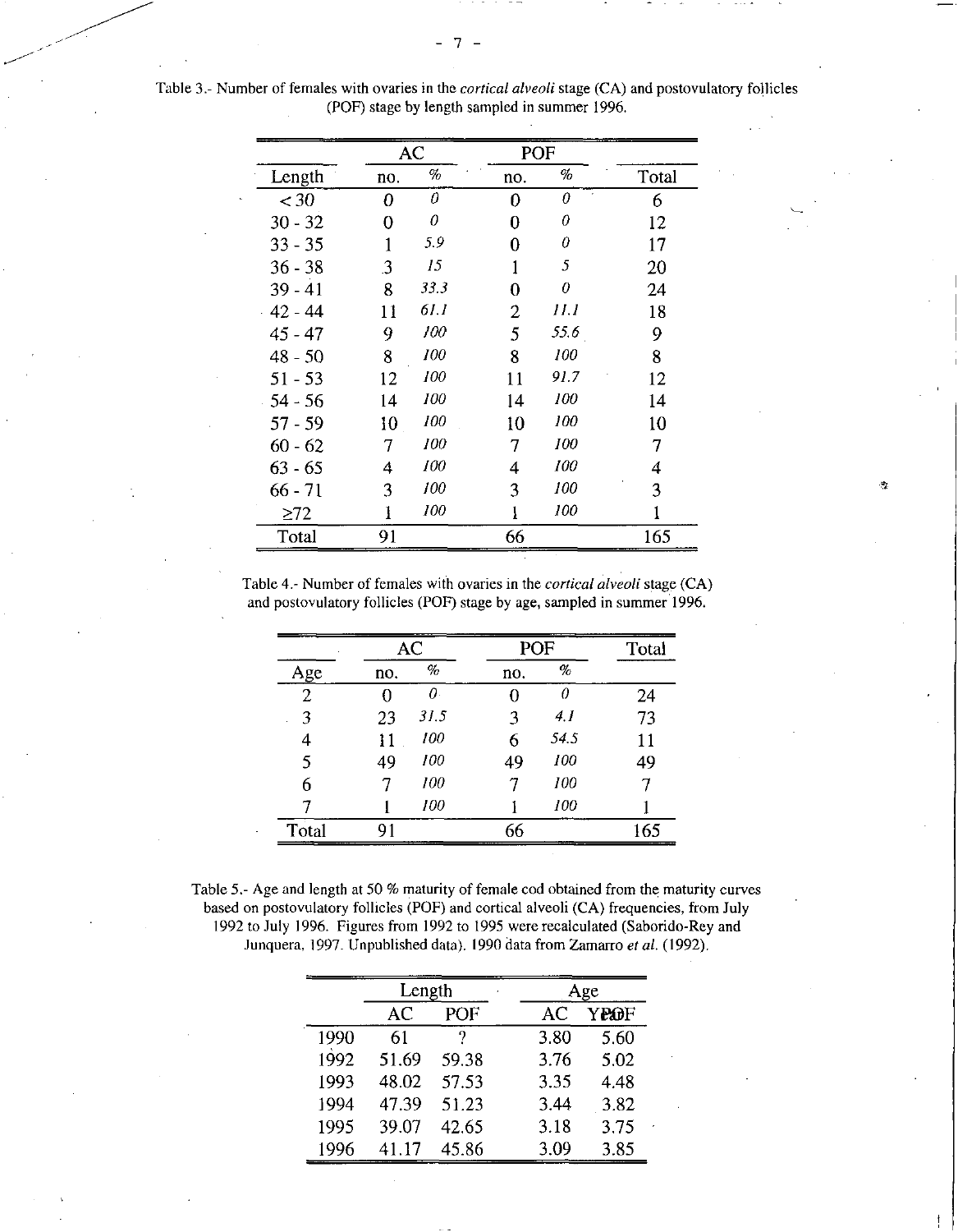

Fig. 1- Proportion of mature female by length obtained using the frequency of cortical alveoli and of postovulatory follicles in July 1996.



Fig. 2- Proportion of mature female by age obtained using the frequency of cortical alveoli and of postovulatory follicles in July 1996.